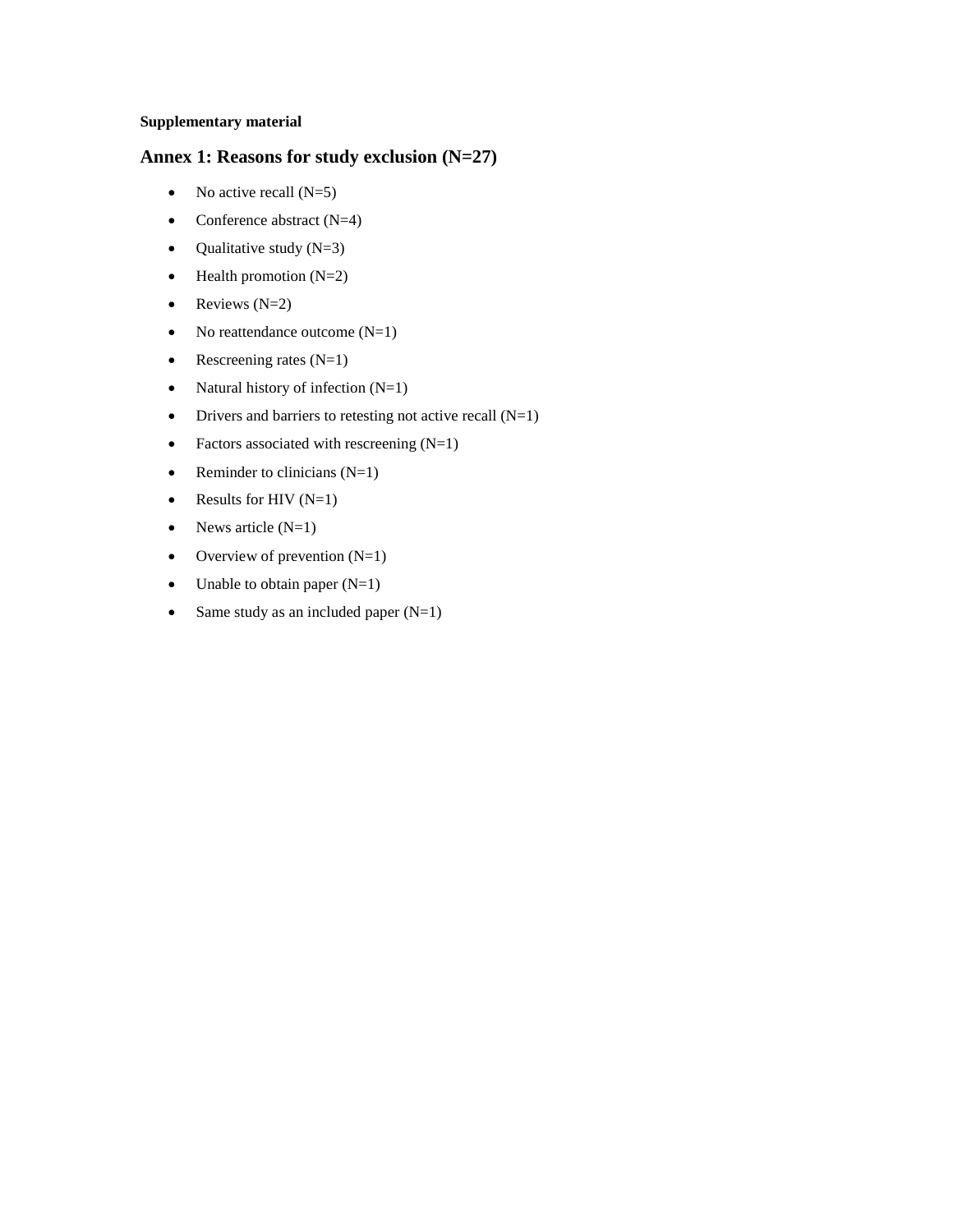

**Figure 1: Flow diagram of review**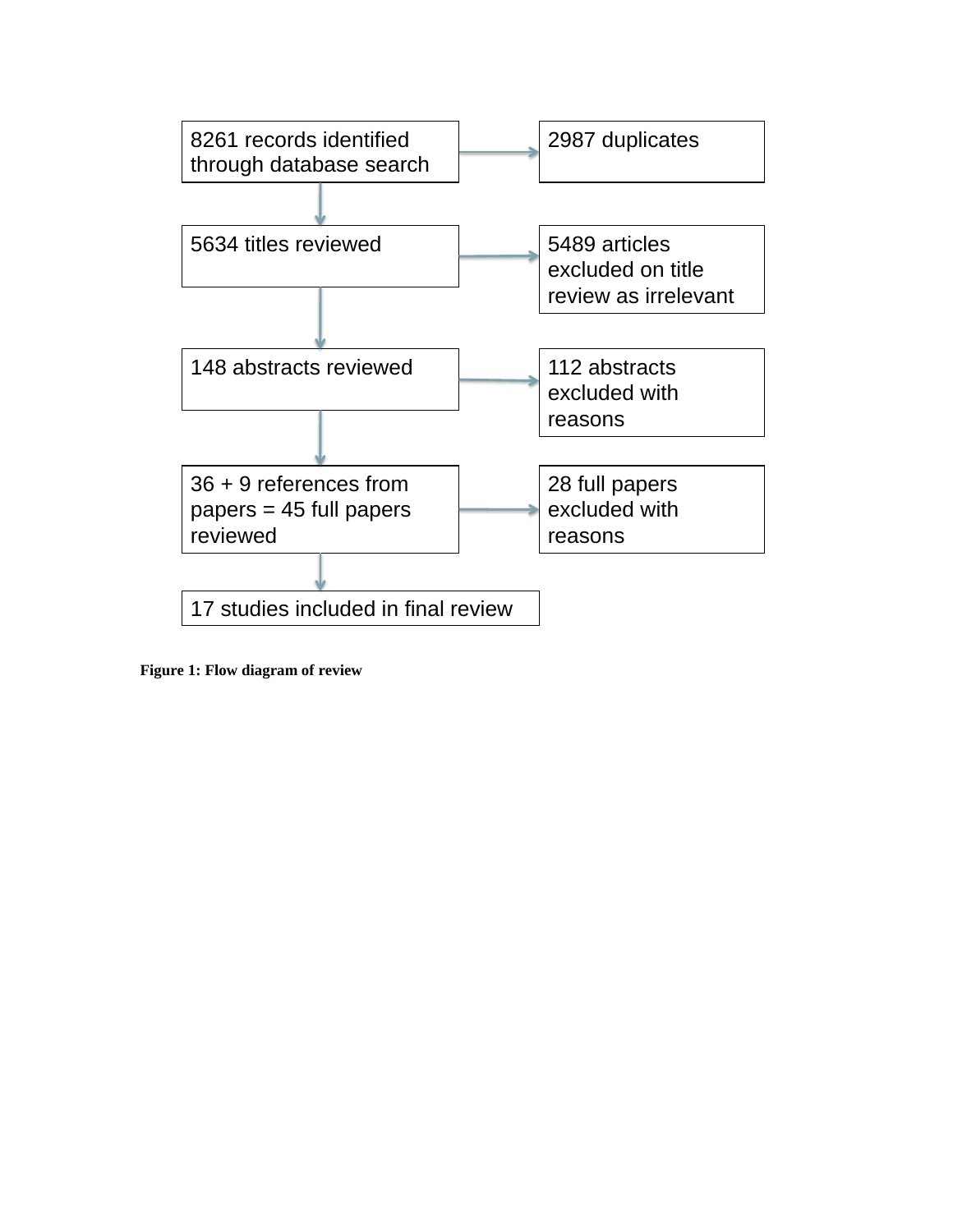# **Annex 2: Quality assessment of included studies**

## **Table 1: Summary quality assessment of included studies**

|                                         | <b>Internal validity</b> | <b>External validity</b> |
|-----------------------------------------|--------------------------|--------------------------|
| <b>RCT</b>                              |                          |                          |
| Cook                                    | $++$                     | ٠                        |
| Downing                                 | $+$                      | $+$                      |
| Gotz                                    | $+$                      |                          |
| <b>Sparks</b>                           | $+$                      |                          |
| Xu                                      | $+$                      |                          |
| Malotte                                 | $+$                      |                          |
|                                         |                          |                          |
| Non-randomised before and after studies |                          |                          |
| <b>Burton</b>                           | $+$                      |                          |
| Bourne                                  | $+$                      |                          |
| Guy                                     | $+$                      |                          |
| Zu                                      | $+$                      |                          |
| Paneth-Pollack                          | $+$                      |                          |
|                                         |                          |                          |
| <b>Observational studies</b>            |                          |                          |
| Gotz                                    | $++$                     |                          |
| Harte                                   | $+$                      |                          |
| LaMontagne                              | $+$                      |                          |
| Walker                                  | $+$                      |                          |
| Bloomfield                              | $+$                      |                          |
| Cameron                                 | $+$                      |                          |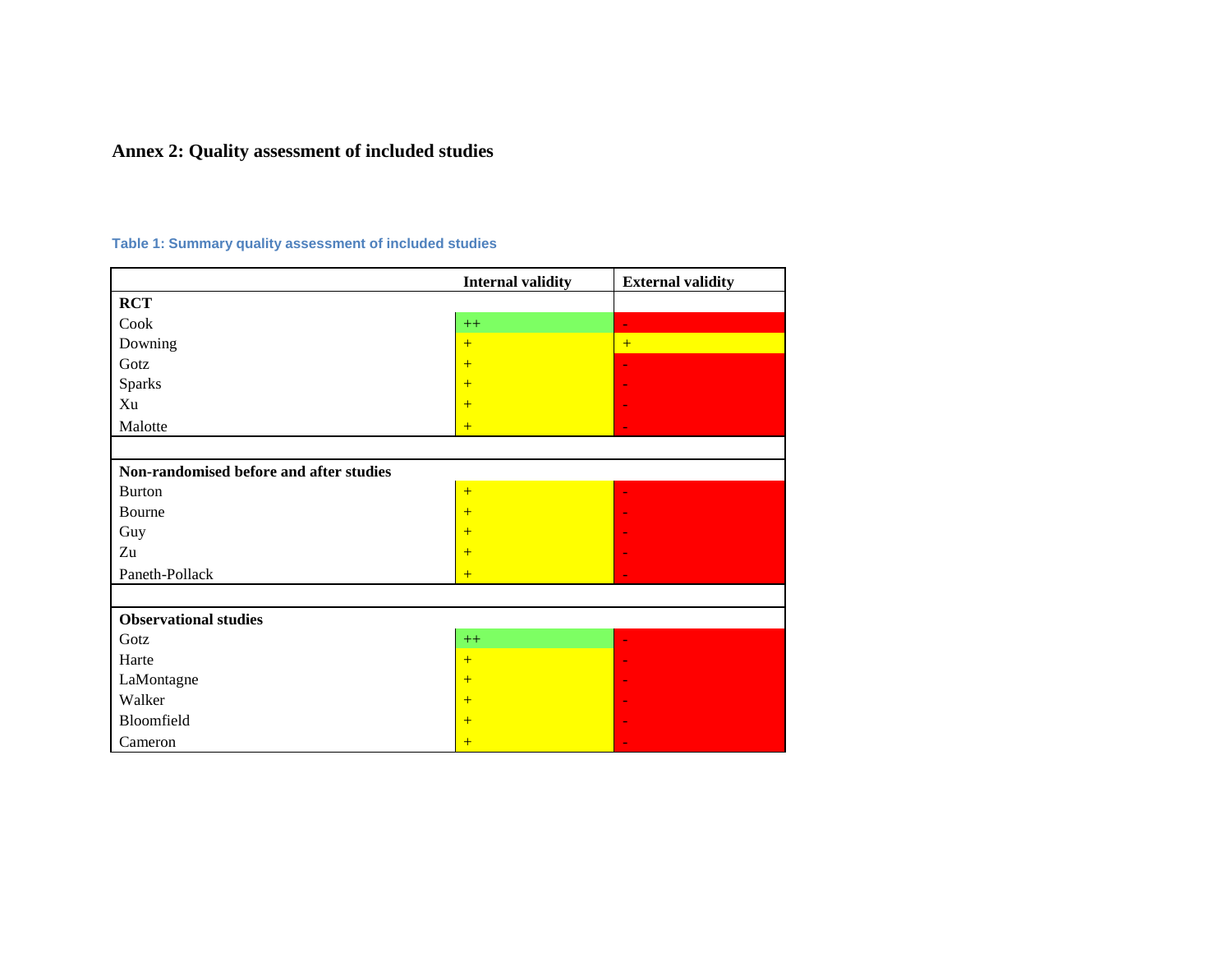#### Key:

#### **For individual criterion**

- ++ For that particular aspect of the study design, the study has been designed in such a way as to minimise the risk of bias the answer to the question is not clear from the way the study is reported or the study has not addressed all the potential sources of bias for that
- + particular aspect of the study design
- significant sources of bias may persist
- NR study has not reported how that question should have been considered
- NA not applicable for the given study design under review

#### **For overall external validity/internal validity**

- ++ All or most of the checklist criteria have been fulfilled. Where they have not been fulfilled, the conclusions are very likely to alter
- + some of the checklist criteria have been fulfilled. Where they have not been fulfilled or not adequately described, the conclusions are unlikely to alter
- few or no checklist criteria have been fulfilled and the conclusions are likely or very likely to alter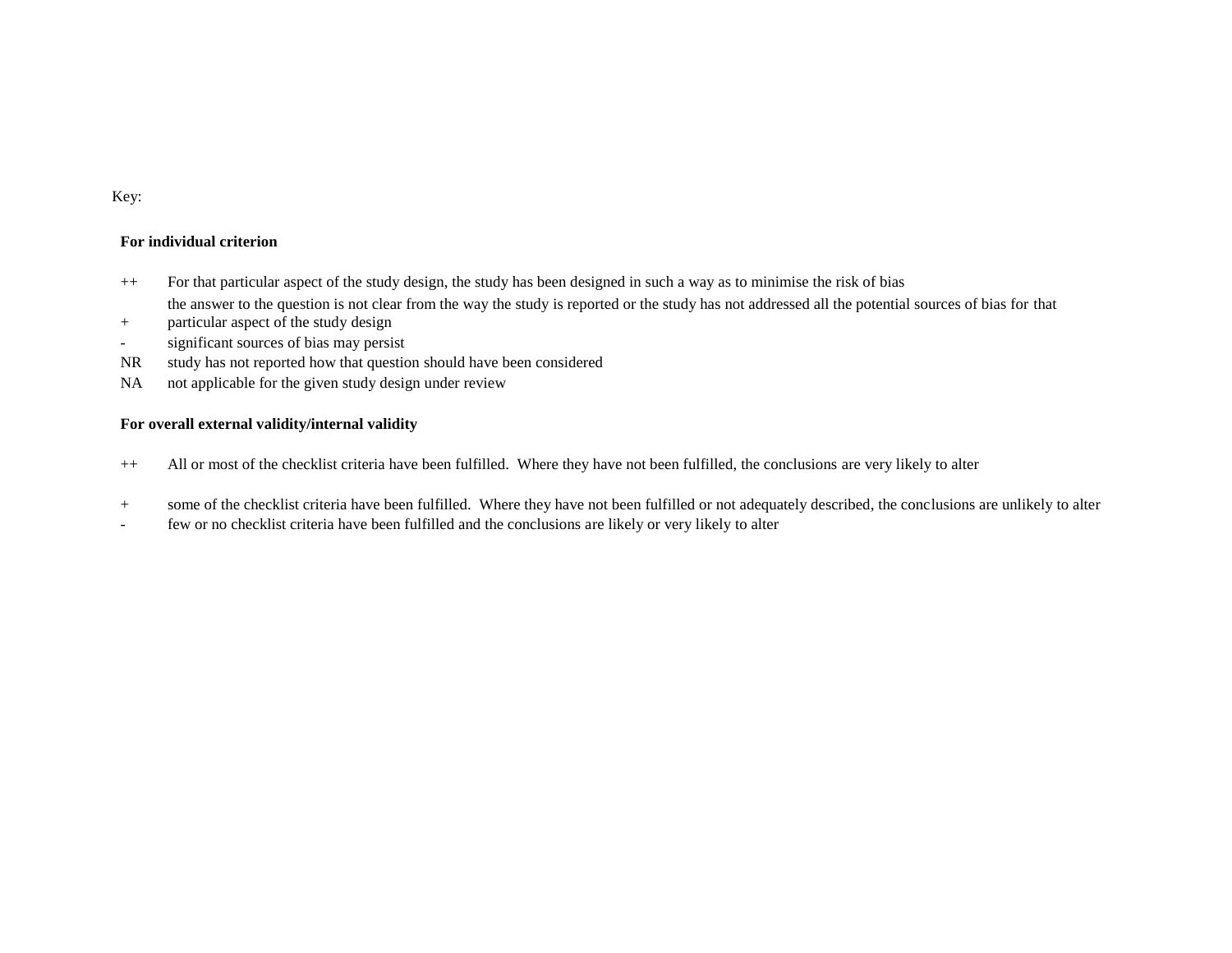#### **Table 2: Detailed methodological quality assessment**

| <b>INTERVENTIONAL STUDIES</b> |                                                                           |                            |                                       |                           |                                  |                              |                     |                                    |                                           |                                           |  |
|-------------------------------|---------------------------------------------------------------------------|----------------------------|---------------------------------------|---------------------------|----------------------------------|------------------------------|---------------------|------------------------------------|-------------------------------------------|-------------------------------------------|--|
|                               | Downing,<br>STIJ 2013                                                     | Malotte<br><b>STD 2004</b> | Gotz<br><b>BMC</b> Infect<br>Dis 2013 | Sparks<br><b>STD 2004</b> | Xu<br>Obstetr<br>Gynacol<br>2007 | Cook<br><b>STIJ 2007</b>     | Bourne<br>STIJ 2011 | Zou<br>PLoS One<br>2013            | Guy<br>STIJ 2013                          |                                           |  |
|                               | Study type                                                                | <b>RCT</b>                 | <b>RCT</b>                            | <b>RCT</b>                | <b>RCT</b>                       | <b>RCT</b>                   | <b>RCT</b>          | Non-randomised<br>before and after | Non-<br>randomised<br>before and<br>after | Non-<br>randomised<br>before and<br>after |  |
| <b>POPULATION</b>             | Source population                                                         | $+$                        | $+$                                   | $+$                       | $\pm$                            | $\, +$                       | $+$                 | $\,+\,$                            | $+$                                       | $+$                                       |  |
|                               | Representativeness                                                        | $+$                        | $+$                                   | $^{+}$                    | $+$                              | $\qquad \qquad +$            | $\! +$              | $+$                                | $^{+}$                                    | $+$                                       |  |
|                               | Method of selection of participants                                       | $+$                        | $+$                                   | $^{++}$                   | $+$                              | $\qquad \qquad +$            | $^{++}$             | $+$                                | $\overline{a}$                            | $+$                                       |  |
| <b>ALLOCATION</b>             | Minimisation of selection bias                                            | $^{++}$                    | $++$                                  | $++$                      | $++$                             | $++$                         | $^{++}$             | $\sim$                             | $\overline{\phantom{a}}$                  | $\overline{\phantom{a}}$                  |  |
|                               | Description of interventions and<br>comparisons<br>Allocation concealment | $++$<br>$+$                | $\, +$<br>$++$                        | $+$<br>$^{++}$            | $++$<br>$+$                      | $\boldsymbol{++}$<br>$^{++}$ | $+$<br>$^{++}$      | $++$<br>N/A                        | $\boldsymbol{++}$<br>N/A                  | $++$<br>N/A                               |  |
|                               | Blinding                                                                  | $++$                       | $+$                                   | $+$                       | $+$                              | $\overline{\phantom{a}}$     | $+$                 |                                    | $\overline{a}$                            | $\overline{\phantom{a}}$                  |  |
|                               | Exposure                                                                  | ÷                          | $++$                                  | $+$                       | $++$                             | $\boldsymbol{+}$             | $++$                | $+$                                | $+$                                       | $+$                                       |  |
|                               | Contamination                                                             | $^{++}$                    | $^{++}$                               | $^{++}$                   | $^{++}$                          | $^{++}$                      | $^{++}$             | $^{++}$                            | $^{++}$                                   | $++$                                      |  |
|                               |                                                                           |                            |                                       |                           |                                  |                              |                     |                                    |                                           |                                           |  |
|                               | Similar intervention in both groups                                       | $^{++}$                    | $\, +$                                | $++$                      | $\, +$                           | $+$                          | $^{++}$             | $++$                               | $^{++}$                                   | $^{++}$                                   |  |
|                               | Loss to follow up                                                         | $++$                       | $++$                                  | $^{++}$                   | $++$                             | $+$                          | $++$                | $++$                               | $++$                                      | $++$                                      |  |
|                               | UK setting                                                                | $+$                        | $+$                                   | $+$                       | $\,+\,$                          | $+$                          | $+$                 | $\color{red}{+}$                   | $+$                                       | $+$                                       |  |
|                               | UK practice                                                               | $++$                       | $+/-$                                 | $+$                       | $++$                             | $+$                          | $\sim$              | $+$                                | ۰                                         | $+$                                       |  |
|                               |                                                                           |                            |                                       |                           |                                  |                              |                     |                                    |                                           |                                           |  |
| <b>OUTCOMES</b>               | Reliability                                                               | $++$                       | $^{++}$                               | $^{++}$                   | $++$                             | $^{++}$                      | $^{++}\,$           | $^{++}$                            | $^{++}$                                   | $++$                                      |  |
|                               | Completeness                                                              | $^{++}$                    | $++$                                  | $^{++}$                   | $^{++}$                          | $\overline{\phantom{a}}$     | $^{++}$             | $++$                               | $^{++}$                                   | $++$                                      |  |
|                               | Importance of outcomes                                                    | $+$                        | $+$                                   | $+$                       | $\ddot{+}$                       | $\overline{+}$               | $+$                 | $\ddot{+}$                         | $\ddot{}$                                 | $+$                                       |  |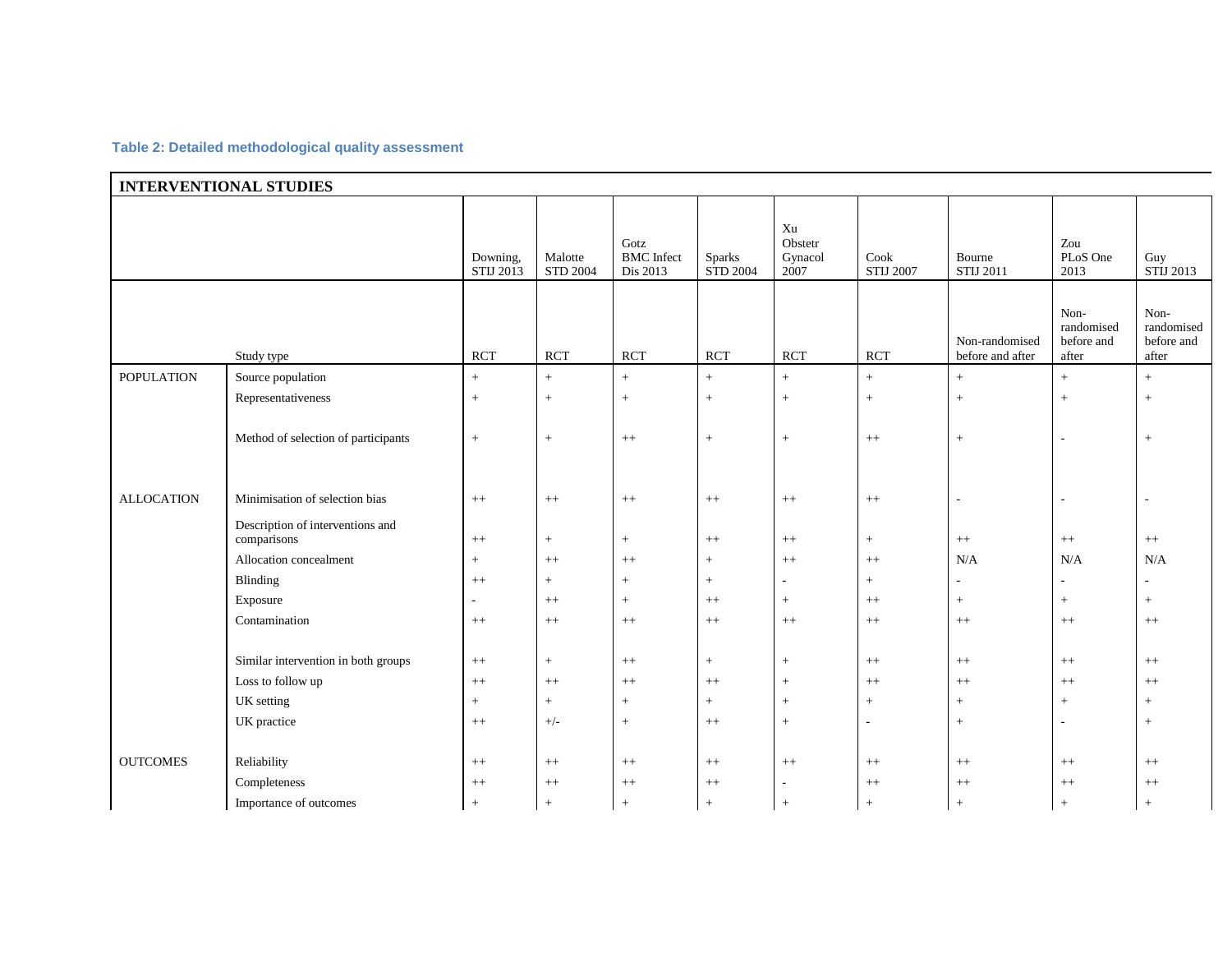|                 | Relevance of outcomes<br>Similarity of follow up times<br>Relevance of follow up times | $++$<br>$++$<br>$++$ | $++$<br>$++$<br>$++$ | $++$<br>$++$<br>$++$     | $++$<br>$++$<br>$++$     | $++$<br>$++$<br>$^{+}$ | $++$<br>$++$<br>$+$      | $^{++}$<br>$^{++}$<br>$^{++}$ | $++$<br>$^{++}$<br>$^{++}$ | $++$<br>$++$<br>$++$ |
|-----------------|----------------------------------------------------------------------------------------|----------------------|----------------------|--------------------------|--------------------------|------------------------|--------------------------|-------------------------------|----------------------------|----------------------|
|                 |                                                                                        |                      |                      |                          |                          |                        |                          |                               |                            |                      |
| <b>ANALYSES</b> | Confounding                                                                            | $++$                 | $+$                  | $^{+}$                   | $+$                      | $++$                   | $++$                     | $^{++}$                       | $++$                       | $++$                 |
|                 | <b>ITT</b>                                                                             | $++$                 | $++$                 | $++$                     | $++$                     | $^{+}$                 | $++$                     | $++$                          | $\sim$                     | $++$                 |
|                 | Power                                                                                  | $++$                 | $+$                  | $+$                      | $\overline{\phantom{0}}$ | $\sim$                 | $++$                     | $+$                           | $^{+}$                     | $^+$                 |
|                 | <b>Effect estaimtes</b>                                                                | $++$                 | $++$                 | $^{++}$                  | $^{++}$                  | $++$                   | $++$                     | $^{++}$                       | $^{++}$                    | $++$                 |
|                 | Analytic methods                                                                       | $+$                  | $++$                 | $++$                     | $++$                     | $++$                   | $++$                     | $++$                          | $++$                       | $++$                 |
|                 | Precision                                                                              | $+$                  | $+$                  | $++$                     | $\overline{\phantom{0}}$ | $\sim$                 | $++$                     | $^{++}$                       | $^{++}$                    | $++$                 |
|                 |                                                                                        |                      |                      |                          |                          |                        |                          |                               |                            |                      |
| <b>SUMMARY</b>  | Internal validity                                                                      | $+$                  | $+$                  | $+$                      | $+$                      | $+$                    | $++$                     | $+$                           | $+$                        |                      |
|                 | External validity                                                                      | $+$                  |                      | $\overline{\phantom{0}}$ | $\sim$                   | $\sim$                 | $\overline{\phantom{0}}$ |                               | $\overline{\phantom{0}}$   |                      |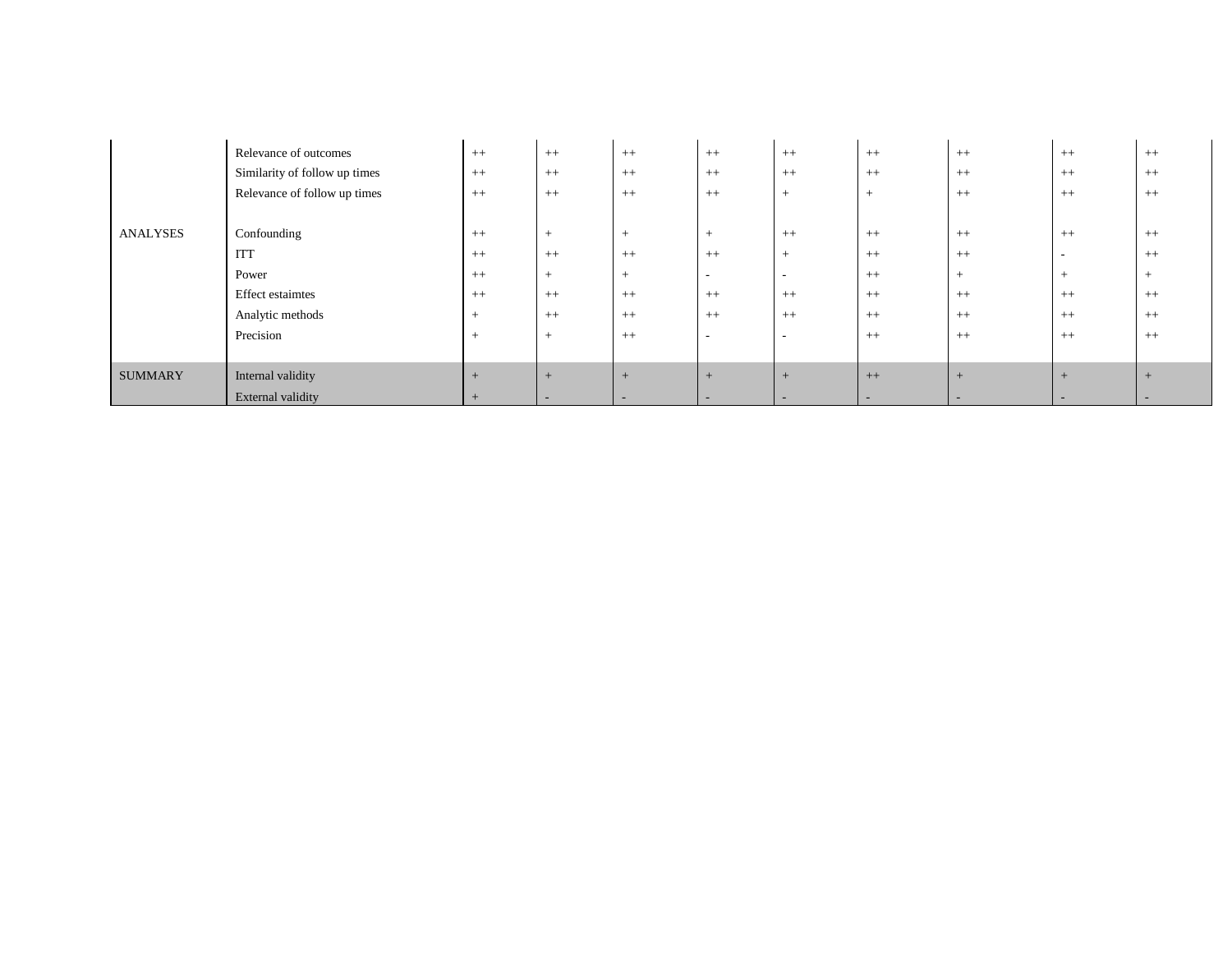|                   | <b>OBSERVATIONAL STUDIES</b>                                                                                              |                                |                                |                              |                                |                         |                                      |
|-------------------|---------------------------------------------------------------------------------------------------------------------------|--------------------------------|--------------------------------|------------------------------|--------------------------------|-------------------------|--------------------------------------|
|                   |                                                                                                                           | Harte<br><b>STIJ 2010</b>      | Bloomfield<br><b>STIJ 2003</b> | Gotz<br>STIJ 2013            | LaMontagne<br><b>STIJ 2007</b> | Walker<br>PLoS One 2012 | Cameron<br>Human Reprod 209          |
| <b>POPULATION</b> | Source population                                                                                                         | $+$                            | $+$                            | $+$                          | $+$                            | $\pm$                   | $+$                                  |
|                   | Representativeness                                                                                                        | $+$                            | $+$                            | $+$                          | $\! +$                         | $\boldsymbol{+}$        | $\,$ + $\,$                          |
|                   | Method of selection of participants                                                                                       | $++$                           | $++$                           | $++$                         | $^{++}$                        | $\boldsymbol{+}$        | $\,$ + $\,$                          |
| <b>ALLOCATION</b> | Minimisation of selection bias                                                                                            | $+$                            |                                | $++$                         | $^{++}$                        | $++$                    | $\,$ + $\,$                          |
|                   | Explanatory variables based on theory<br>Low contamination<br>Confounders controlled/adjusted<br>Applicable to UK setting | $\pm$<br>N/A<br>N/A<br>$^{++}$ | N/A<br>N/A<br>$\, +$           | $++$<br>N/A<br>N/A<br>$\, +$ | $++$<br>N/A<br>N/A<br>$\, +$   | N/A<br>N/A<br>$\, +$    | $\overline{a}$<br>N/A<br>N/A<br>$++$ |
|                   |                                                                                                                           |                                |                                |                              |                                |                         |                                      |
| <b>OUTCOMES</b>   | Reliability                                                                                                               | $^{++}$                        | $+$                            | $^{++}$                      | $^{++}$                        | $^{++}$                 | $^{++}$                              |
|                   | Completeness                                                                                                              | $^{++}$                        | $^{++}$                        | $++$                         | $++$                           | $++$                    | $++$                                 |
|                   | Importance of outcomes                                                                                                    | $+$                            | $+$                            | $+$                          | $+$                            | $\pm$                   | $+$                                  |
|                   | Similarity of follow up times                                                                                             | N/A                            | N/A                            | N/A                          | <b>NA</b>                      | N/A                     | N/A                                  |
|                   | Relevance of follow up times                                                                                              | $^{++}$                        | $\overline{\phantom{a}}$       | $+$                          | $^{++}$                        | $^{++}$                 | $^{++}$                              |
|                   | Low withdrawal rate                                                                                                       | $^{++}$                        | $++$                           | $^{++}$                      | $++$                           | $++$                    | $++$                                 |
| <b>ANALYSES</b>   | Power<br>Multiple exlpanatory variables                                                                                   | $+$                            |                                | $++$                         | $++$<br>$^{++}$                | $++$<br>$\! +$          | $^{++}$<br>$+$                       |
|                   |                                                                                                                           |                                |                                |                              |                                |                         |                                      |
|                   | Analytic methods and adjust for confounders<br>Precision                                                                  | $++$<br>$^{++}$                | $^{++}$<br>$++$                | $++$<br>$++$                 | $++$<br>$++$                   | $++$<br>$++$            | $++$<br>$++$                         |
| <b>SUMMARY</b>    | Internal validity                                                                                                         | $+$                            | $\qquad \qquad +$              | $++$                         | $^{+}$                         | $^{+}$                  | $\! + \!\!\!\!$                      |
|                   | <b>External validity</b>                                                                                                  |                                |                                |                              |                                |                         |                                      |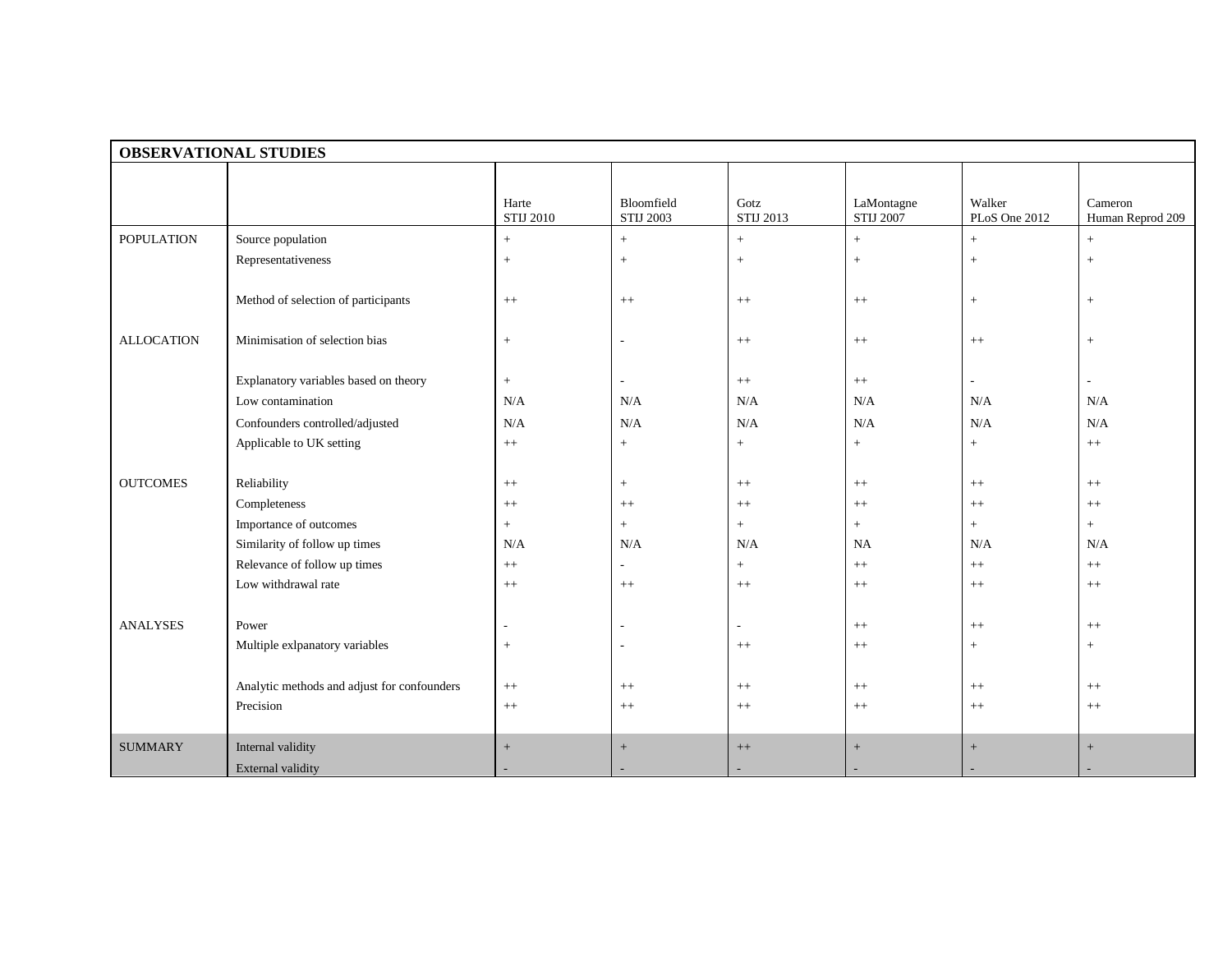## **Annex 3: Full search strategy**

*Search terms*

- 1. HIV
- 2. STI OR sexually transmit\* infection OR sexually transmit\* disease OR Chlamydia OR gonorrh\*
- 3. test\* OR screen\*
- 4. remind\* OR recall OR repeat\* OR rescreen\* OR text OR SMS OR short message service OR mobile OR email OR phone\* OR mobile phone OR telephone
- 5. (1 OR 2) AND 3 AND 4

## **Annex 4: Funnel plots**

**Figure 2: Funnel plot of the log odds ratio of reattendance plotted against the standard error of the log odds ratio of reattendance for randomized control trials**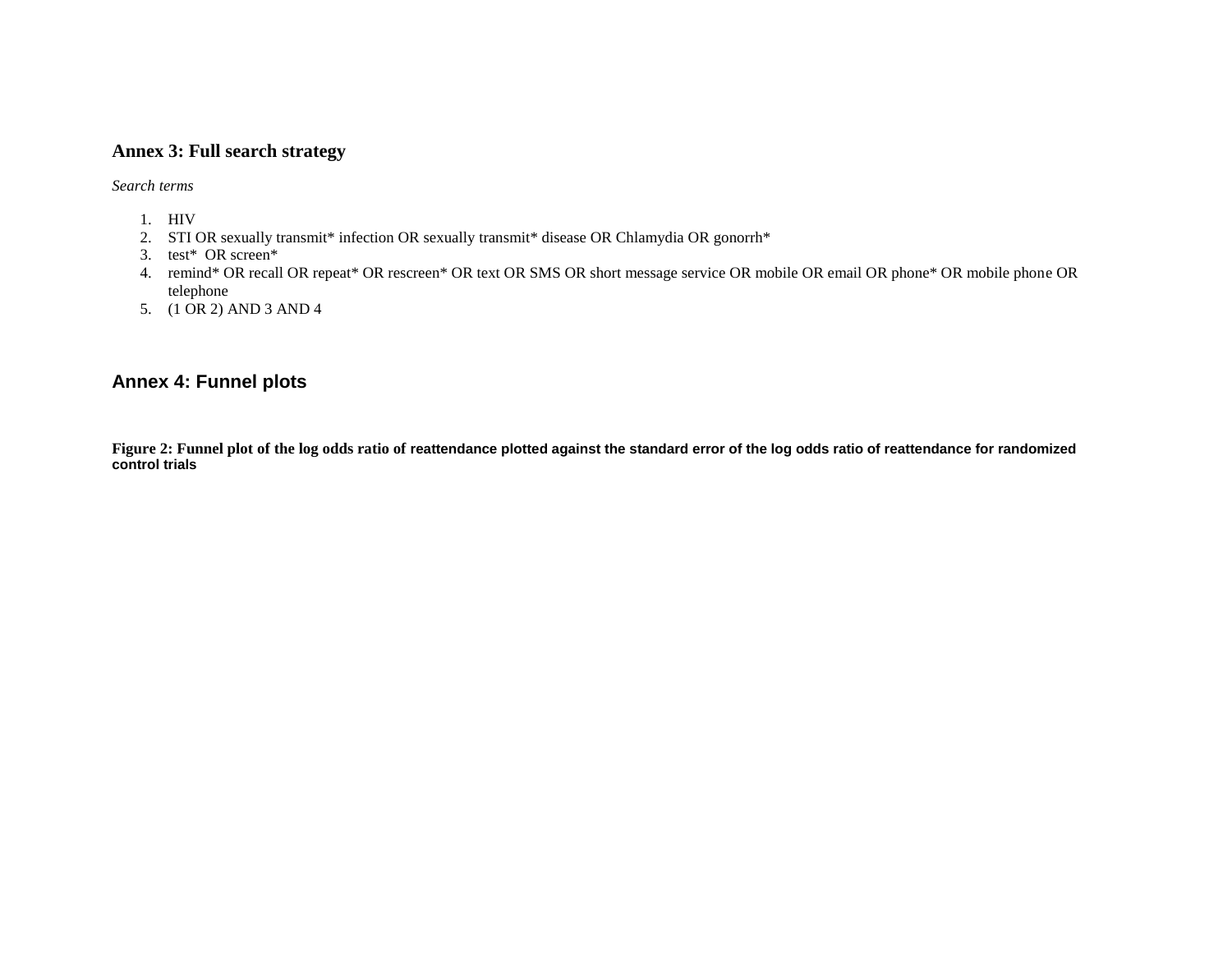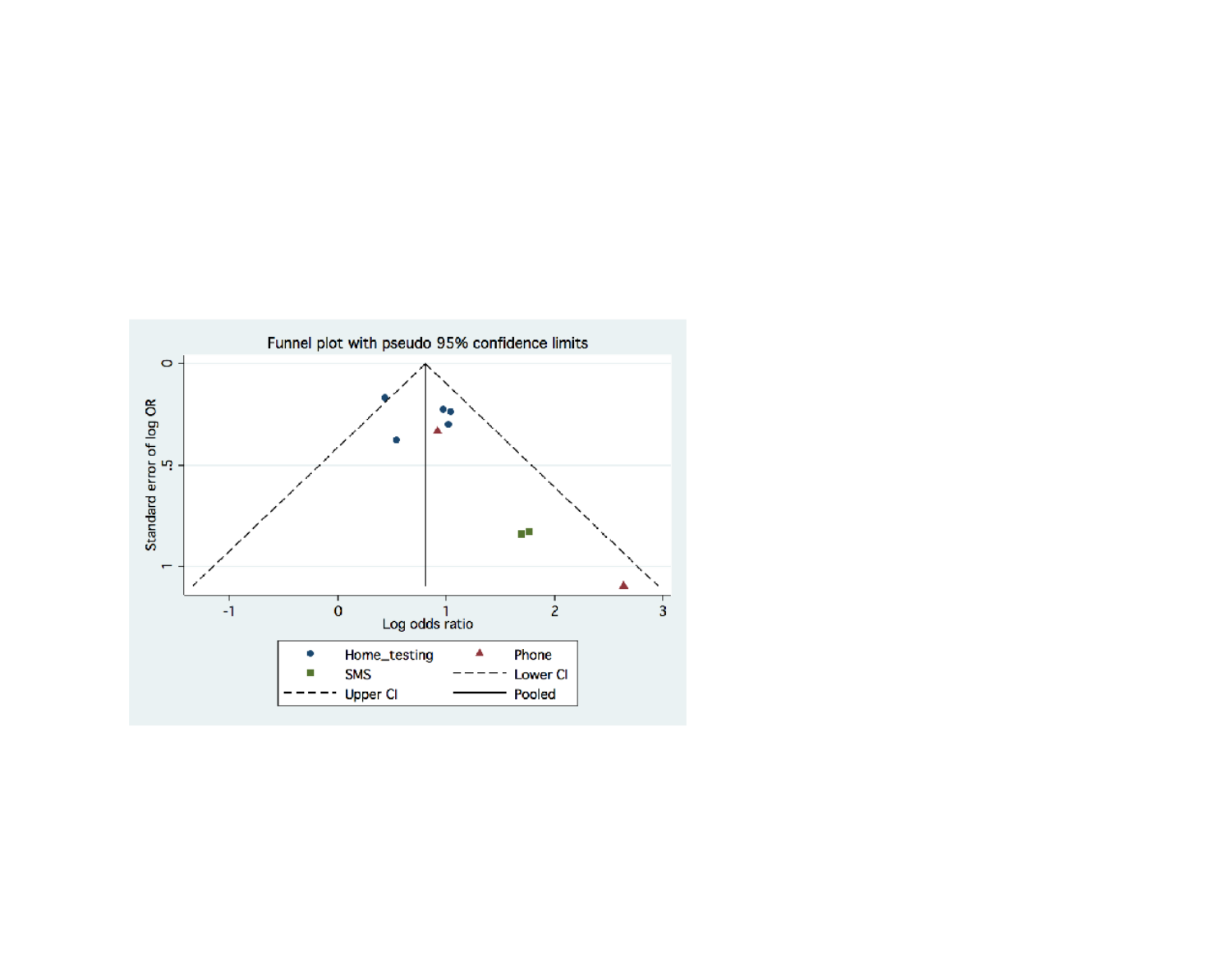Figure 3: Funnel plot of the log odds ratio of reattendance plotted against the standard error of the log odds ratio of reattendance for observational **studies**

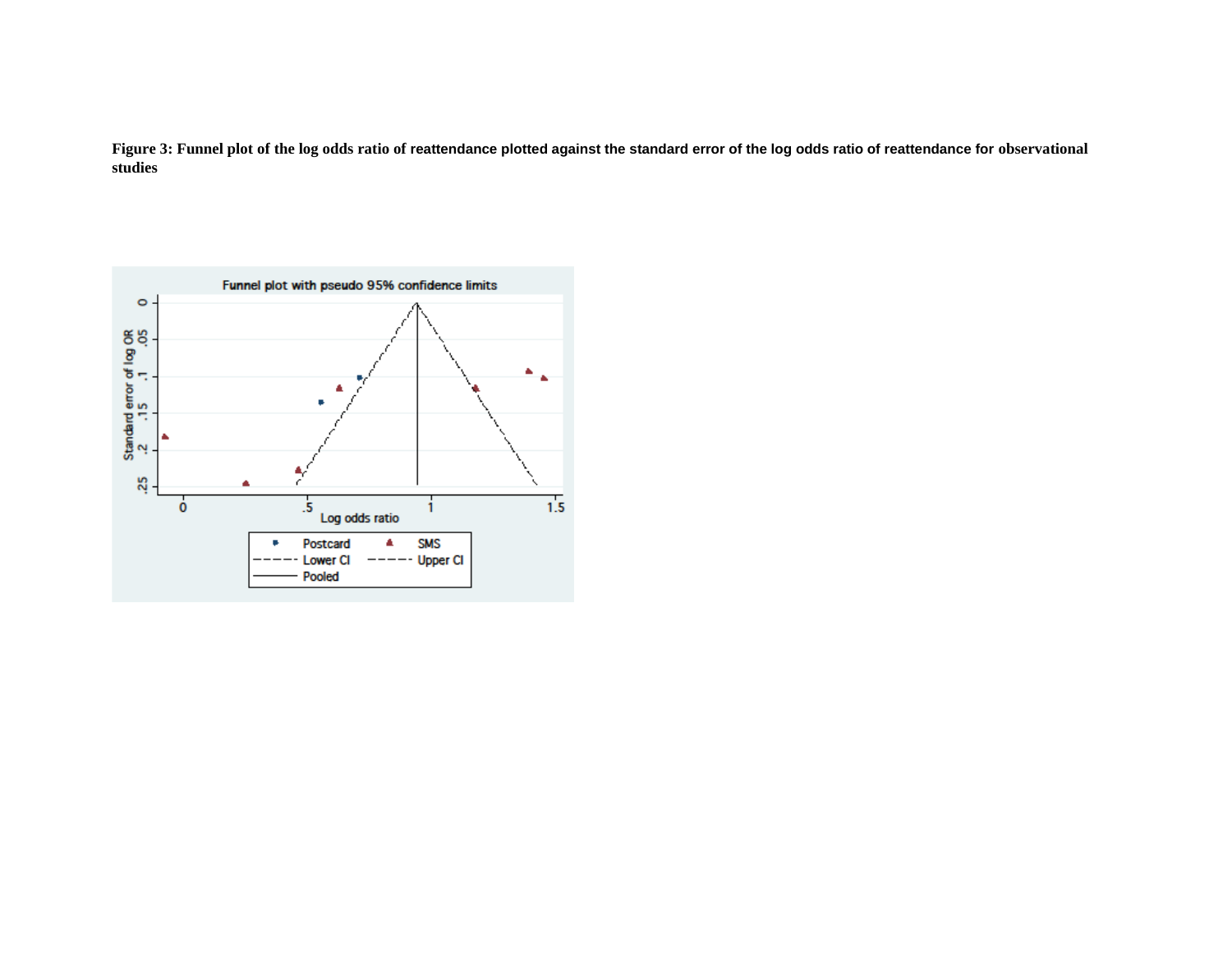## **Annex 5: Clinical outcomes**

#### **Table 3: Clinical outcome for randomised control trials**

| <b>STUDY</b>                                   | retest)                                                                                     | Number of new infection at retest (number of infections/number who |               | Number of new infections at recall (number of<br>infections/number who are recalled) |                           |               |                                               |
|------------------------------------------------|---------------------------------------------------------------------------------------------|--------------------------------------------------------------------|---------------|--------------------------------------------------------------------------------------|---------------------------|---------------|-----------------------------------------------|
|                                                | <b>Clinical</b><br>outcome                                                                  | <b>Intervention group</b>                                          | Control group | Crude OR (95% CI),<br>statistical finding <sup>2</sup>                               | <b>Intervention group</b> | Control group | Crude OR (95% CI),<br>statistical finding $2$ |
|                                                |                                                                                             | n/N                                                                | n/N           |                                                                                      | n/N                       | n/N           |                                               |
| <b>Type of intervention: SMS</b>               |                                                                                             |                                                                    |               |                                                                                      |                           |               |                                               |
| Downing et al<br>STIJ $20131$                  | Chlamydia<br>infection at<br>retest                                                         | $2/8$ (25%)                                                        | $0/2$ (0%)    | N/A                                                                                  | 2/30(7%)                  | 0/32(0%)      | N/A                                           |
| Type of intervention: Phone call/ letter       |                                                                                             |                                                                    |               |                                                                                      |                           |               |                                               |
| Malotte et al<br><b>STD 2004</b><br><b>USA</b> | Chlamydia<br>infection at<br>second re-<br>test (i.e. $4.5$<br>months<br>after<br>baseline) | Not available for all<br>patients                                  | N/A           | N/A                                                                                  | N/A                       | N/A           | N/A                                           |
|                                                |                                                                                             | Type of intervention: send home sampling kit                       |               |                                                                                      |                           |               |                                               |
| Gotz et al<br><b>BMC</b> Infect<br>Dis $20131$ | Chlamydia<br>infection at<br>retest                                                         | 8/50(16%)                                                          | 5/25(20%)     | $OR = 0.8$<br>95% CI (0.2, 2.6)                                                      | 8/109(7%)                 | 5/107(5%)     | Calc OR= $1.6$<br>(Calc 95% CI 0.4, 6.5)      |
| Sparks et al<br><b>STD 2004</b>                | Chlamydia<br>$\alpha$<br>gonorrhoea<br>infection at<br>retest                               | Not available for all<br>patients                                  | N/A           | N/A                                                                                  | N/A                       | N/A           | N/A                                           |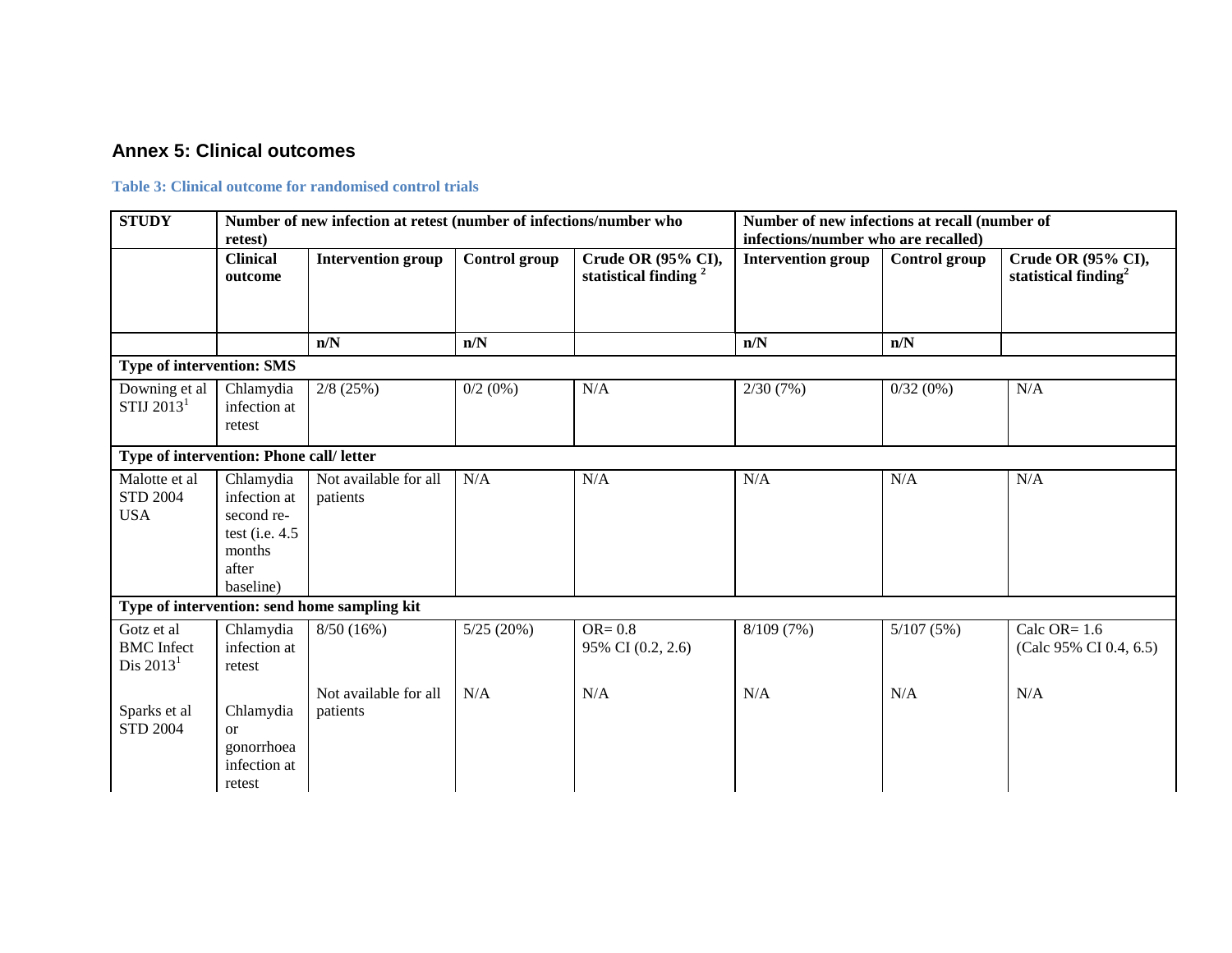| Xu et al<br>Obstetr<br>Gynacol<br>$2011^1$ | Chlamydia<br>infection at<br>retest | STI clinic recruits:<br>$17/122$ $(13.9\%$ ;<br>95% CI 8.3-21.4)<br>$FP$ recruits: $12/93$<br>(12.9%; 95% CI)<br>$6.9 - 21.5$ | STI clinic<br>recruits: 19/98<br>$(19.4\%:95\%$<br>$CI 8.3-21.4$<br>FP recruits:<br>$8/55$ (14.6%;<br>95% CI 6.5-<br>26.7) | STI clinic group:<br>calc OR= $0.7$<br>$\text{(calc } 95\% \text{ CI } 0.3, 1.5)$<br>FP group:<br>calc $OR = 0.9$<br>$\text{(calc } 95\% \text{ CI } 0.3, 2.6)$ | STI clinic recruits:<br>17/408 (4.2%)<br>FP recruits: $12/196$<br>$(6.1\%)$ | STI clinic<br>recruits: $19/403$<br>$(4.7\%)$<br>FP recruits:<br>$8/208(3.8\%)$ | STI clinic group:<br>calc $OR = 0.9$<br>$\text{(calc } 95\% \text{ CI } 0.4, 1.8)$<br>FP group: calc $OR = 1.6$<br>$\text{(calc } 95\% \text{ CI } 0.6, 4.7\text{)}$ |
|--------------------------------------------|-------------------------------------|-------------------------------------------------------------------------------------------------------------------------------|----------------------------------------------------------------------------------------------------------------------------|-----------------------------------------------------------------------------------------------------------------------------------------------------------------|-----------------------------------------------------------------------------|---------------------------------------------------------------------------------|----------------------------------------------------------------------------------------------------------------------------------------------------------------------|
| Cook et al.<br><b>STIJ 2007</b>            | <b>STDs</b>                         | $20.4$ per $100$ py                                                                                                           | 24.1 per 100 py                                                                                                            | N/A                                                                                                                                                             | N/A                                                                         | N/A                                                                             | N/A                                                                                                                                                                  |

1. Where number of new infections at retest is not provided by the paper, it has been calculated

2. OR and 95% CI is calculated where not provided in the paper and is specified as 'calc OR' or 'calc 95% CI'

### **Table 4: Clinical outcome for observational studies**

| <b>STUDY</b>                     | retest)                                                                                                                  | Number of new infections at retest (number of infections/number who |     |     | Number of new infections at recall (number of<br>infections/number who are recalled) |               |                                           |
|----------------------------------|--------------------------------------------------------------------------------------------------------------------------|---------------------------------------------------------------------|-----|-----|--------------------------------------------------------------------------------------|---------------|-------------------------------------------|
|                                  | <b>Clinical</b><br>Crude OR (95% CI),<br><b>Control</b><br>Intervention group<br>statistical finding<br>outcome<br>group |                                                                     |     |     | <b>Intervention</b><br>group                                                         | Control group | Crude OR (95% CI),<br>statistical finding |
|                                  |                                                                                                                          | n/N                                                                 | n/N |     | n/N                                                                                  | n/N           |                                           |
| <b>Type of intervention: SMS</b> |                                                                                                                          |                                                                     |     |     |                                                                                      |               |                                           |
| Bourne et al<br><b>STIJ 2011</b> | Not<br>reported                                                                                                          | N/A                                                                 | N/A | N/A | N/A                                                                                  | N/A           | N/A                                       |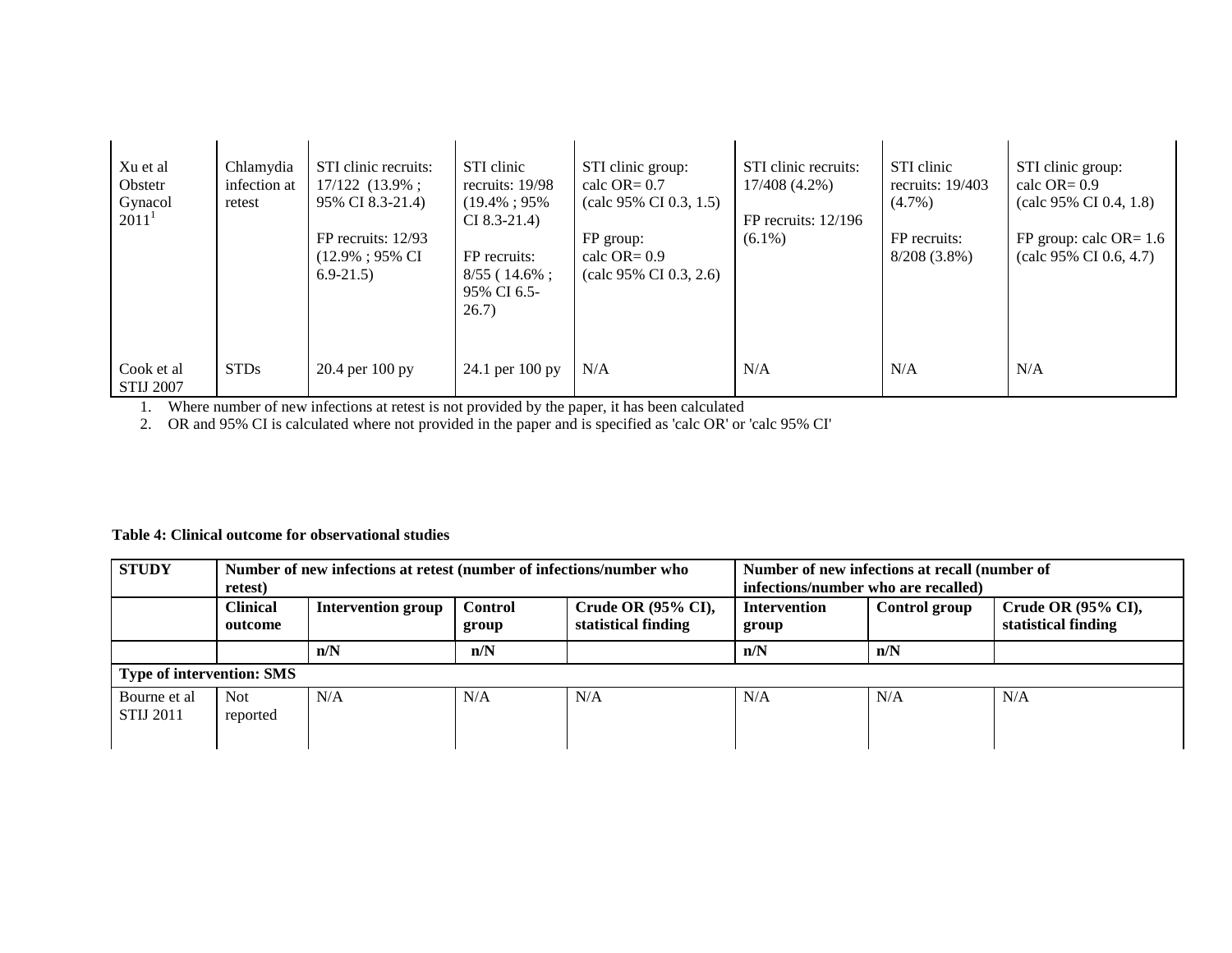| Zou et al | Bacterial    | pharyngeal Gc:      | 1. Concurrent  | 1. Concurrent control:  | pharyngeal Gc:    | 1. Concurrent     | 1. Concurrent control:           |
|-----------|--------------|---------------------|----------------|-------------------------|-------------------|-------------------|----------------------------------|
| PLoS One  | <b>STI</b>   | 16/885(1.8%)        | control group: | Pharyngeal Gc: calc     | 16/997(1.6%)      | control group:    | Pharyngeal Gc: calc OR=          |
| 2013      | (chlamydia,  | Rectal Gc: 24/885   | Pharyngeal     | $OR = 1.4$              | Rectal Gc: 24/997 | Pharyngeal Gc:    | 1.7                              |
|           | gonorrhoea   | $(2.7\%)$           | Gc: 13/978     | (calc 95% CI 0.6, 3.1)  | $(2.4\%)$         | 13/1382(1.3%)     | (calc 95% CI 0.8, 3.9)           |
|           | , syphilis), | Urethral Ct: 26/885 | $(1.3\%)$      | Rectal Gc: calc OR=2.2  | Urethral Ct:      | Rectal Gc:        | Rectal Gc: calc OR=2.8           |
|           | <b>HIV</b>   | $(2.9\%)$           | Rectal Gc:     | (calc 95% CI 1.1, 5.0)  | 26/997 (2.6%)     | 12/1382 (1.2%)    | (calc 95% CI 1.3, 6.2)           |
|           |              | Rectal Ct: 51/885   | 12/978 (1.2%)  | Urethral Ct: calc       | Rectal Ct: 51/997 | Urethral Ct:      | Urethral Ct: calc OR=2.6         |
|           |              | $(5.8\%)$           | Urethral Ct:   | $OR=2.1$                | $(5.1\%)$         | 14/1382 (1.4%)    | (calc 95% CI 1.3, 5.4)           |
|           |              | Early STS: 25/885   | 14/978 (1.4%)  | (calc 95% CI 1.0, 4.3)  | Early STS: 25/997 | Rectal Ct:        | Rectal Ct:calc OR=2.7            |
|           |              | $(2.8\%)$           | Rectal Ct:     | Rectal Ct: calc OR=2.2  | $(2.5\%)$         | 27/1382 (2.8%)    | $\text{(calc 95\% CI 1.7, 4.5)}$ |
|           |              | Early latent STS:   | 27/978 (2.8%)  | (calc 95% CI 1.3, 3.6)  | Early latent STS: | Early STS:        | Early STS: calc OR=2.4           |
|           |              | $12/885(1.4\%)$     | Early STS:     | Early STS: calc         | 12/997 (1.2%)     | 15/1382(1.5%)     | (calc 95% CI 1.2, 4.8)           |
|           |              | HIV: 7/885 (0.8%)   | 15/978 (1.5%)  | $OR=1.9$                | HIV: 7/997        | Early latent STS: | Early latent STS: calc           |
|           |              |                     | Early latent   | (calc 95% CI 0.9, 3.8)  | $(0.7\%)$         | $4/1382(0.4\%)$   | $OR=4.2$                         |
|           |              |                     | STS: 4/978     | Early latent STS: calc  |                   | HIV: 3/1382       | (calc 95% CI 1.3, 17.9)          |
|           |              |                     | $(0.4\%)$      | $OR = 3.3$              |                   | $(0.3\%)$         | HIV:calc OR=3.2                  |
|           |              |                     | HIV: 3/978     | (calc 95% CI 1.0, 14.3) |                   |                   | (calc 95% CI 0.7, 19.5)          |
|           |              |                     | $(0.3\%)$      | HIV:calc OR=2.6         |                   | 2. Historical     |                                  |
|           |              |                     |                | (calc 95% CI 0.6, 15.7) |                   | control group:    | 2. Historical control:           |
|           |              |                     | 2. Historic    |                         |                   | Pharyngeal Gc:    | Pharyngeal GC calc OR=           |
|           |              |                     | control group: | 2. Historical control:  |                   | $11/1800(0.7\%)$  | 2.7                              |
|           |              |                     | Pharyngeal     | Pharyngeal GC: calc     |                   | Rectal Gc:        | (calc 95% CI 1.1, 6.3)           |
|           |              |                     | Gc: 11/1454    | $OR = 2.4$              |                   | $14/1800(0.7\%)$  | Rectal Gc: calc OR=3.1           |
|           |              |                     | $(0.8\%)$      | (calc 95% CI 1.0, 5.8)  |                   | Urethral Ct:      | (calc 95% CI 1.6, 6.6)           |
|           |              |                     | Rectal Gc:     | Rectal Gc: calc OR=2.9  |                   | $14/1800(0.8\%)$  | Urethral Ct:calc OR=3.4          |
|           |              |                     | 14/1454        | (calc 95% CI 1.4, 6.0)  |                   | Rectal Ct:        | (calc 95% CI 1.7, 7.1)           |
|           |              |                     | $(1.0\%)$      | Urethral Ct:calc        |                   | 22/1800 (1.5%)    | Rectal Ct: calc OR=4.4           |
|           |              |                     | Urethral Ct:   | $OR = 3.1$              |                   | Early STS:        | (calc 95% CI 2.6, 7.6)           |
|           |              |                     | 14/1454        | (calc 95% CI 1.6, 6.5)  |                   | 30/1800 (0.8%)    | Early STS: calc OR=1.5           |
|           |              |                     | $(1.0\%)$      | Rectal Ct: calc OR=4.0  |                   | Early latent STS: | (calc 95% CI 0.8, 2.7)           |
|           |              |                     | Rectal Ct:     | (calc 95% CI 2.3, 6.9)  |                   | $15/1800(0.2\%)$  | Early latent STS: calc           |
|           |              |                     | 22/1454        | Early STS: calc         |                   | HIV: 10/1800      | $OR=1.4$                         |
|           |              |                     | $(1.5\%)$      | $OR=1.4$                |                   | $(0.2\%)$         | (calc 95% CI 0.6, 3.3)           |
|           |              |                     | Early STS:     | (calc 95% CI 0.8, 2.4)  |                   |                   | HIV: calc OR=1.3                 |
|           |              |                     | 30/1454        | Early latent STS: calc  |                   |                   | (calc 95% CI 0.4, 3.7)           |
|           |              |                     | $(2.1\%)$      | $OR=1.3$                |                   |                   |                                  |
|           |              |                     | Early latent   | (calc 95% CI 0.6, 3.0)  |                   |                   |                                  |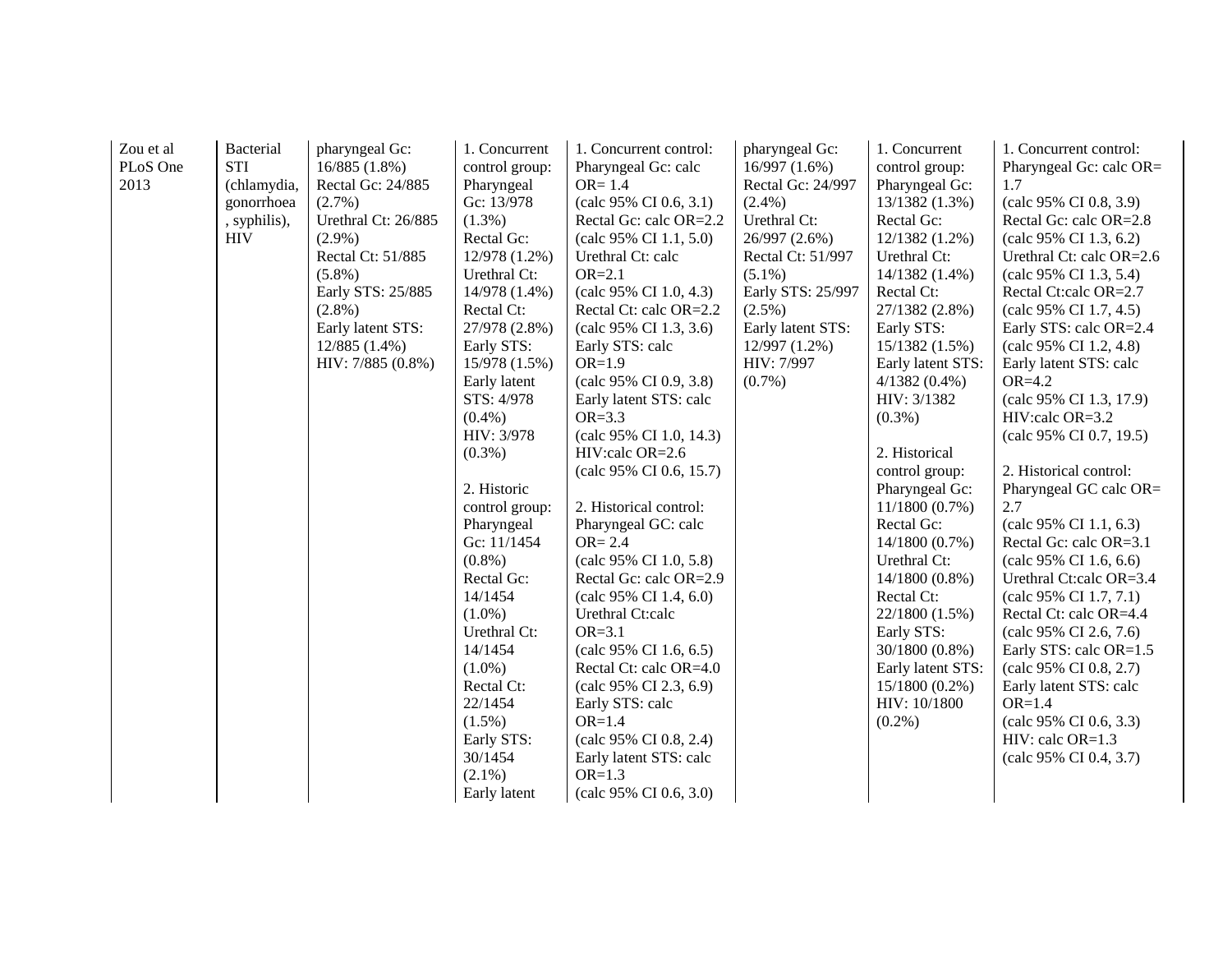|                                              |                                                                                  |                                                           | STS: 15/1454<br>$(1.0\%)$<br>HIV: 10/1454<br>$(0.7\%)$                                                  | $HIV:$ calc $OR=1.2$<br>(calc 95% CI 0.4, 3.4)                                                                                                              |                            |                                                                                                     |                                                                                                                                                         |
|----------------------------------------------|----------------------------------------------------------------------------------|-----------------------------------------------------------|---------------------------------------------------------------------------------------------------------|-------------------------------------------------------------------------------------------------------------------------------------------------------------|----------------------------|-----------------------------------------------------------------------------------------------------|---------------------------------------------------------------------------------------------------------------------------------------------------------|
| Burton et al<br><b>STIJ 2013</b>             | All STIs                                                                         | 15/91 (17%)                                               | 13/90 (14%)                                                                                             | Calc OR $= 1.2$<br>(calc 95% CI 0.5, 2.9)                                                                                                                   | 15/273 (5.5%)              | 13/266 (4.90%)                                                                                      | Calc OR= $1.1$<br>(calc 95% CI 0.5, 2.6)                                                                                                                |
| Guy et al<br><b>STIJ 2013</b>                | <b>Not</b><br>reported                                                           | N/A                                                       | N/A                                                                                                     | N/A                                                                                                                                                         | N/A                        | N/A                                                                                                 | N/A                                                                                                                                                     |
| <b>Type of intervention: Phone</b>           |                                                                                  |                                                           |                                                                                                         |                                                                                                                                                             |                            |                                                                                                     |                                                                                                                                                         |
| Harte et al<br><b>STIJ 2011</b>              | Bacterial<br><b>STI</b><br>(chlamydia,<br>gonorrhoea<br>, syphilis,<br>LGV), HIV | Acute bacterial STI:<br>15/206 (7.3%)<br>HIV:5/168 (3.0%) | N/A                                                                                                     | N/A                                                                                                                                                         | N/A                        | N/A                                                                                                 | N/A                                                                                                                                                     |
| <b>Type of intervention: Postcard/letter</b> |                                                                                  |                                                           |                                                                                                         |                                                                                                                                                             |                            |                                                                                                     |                                                                                                                                                         |
| Paneth-<br>Pollack et al<br><b>STD 2010</b>  | Chlamydia<br>and<br>gonorrhoea<br>infection at<br>retest                         | 22/179 (12.30%)                                           | $1.$ Non-<br>intervention<br>group: 58/288<br>$(20.1\%)$<br>2. Historic<br>control: 24/94<br>$(25.5\%)$ | 1. Non-intervention<br>group:<br>calc $OR = 0.6$<br>(calc 95% CI 0.3, 1.0)<br>2. Pre-intervention<br>group:<br>calculated OR= 0.4<br>(calc 95% CI 0.2, 0.8) | 22/1267 (1.70%)            | 1. Non-<br>intervention<br>group: 58/3861<br>$(1.5\%)$<br>2. Historic<br>control: 24/1092<br>(2.2%) | 1. Non-intervention group:<br>calc $OR = 1.1$<br>(calc 95% CI 0.7, 1.9)<br>2. Pre-intervention group:<br>calculated OR= $0.8$<br>(calc 95% CI 0.4, 1.5) |
|                                              |                                                                                  | Type of intervention: send home sampling kit              |                                                                                                         |                                                                                                                                                             |                            |                                                                                                     |                                                                                                                                                         |
| Bloomfield et<br>al<br><b>STIJ 2003</b>      | Chlamydia<br>infection at<br>retest                                              | $2/63$ (3.2%)                                             | N/A                                                                                                     | N/A                                                                                                                                                         | $\overline{2/399}$ (0.50%) | N/A                                                                                                 | N/A                                                                                                                                                     |
| Gotz et al<br><b>STIJ 2013</b>               | Chlamydia<br>reinfection                                                         | 242/2756 (8.8%)                                           | n/a                                                                                                     | n/a                                                                                                                                                         |                            |                                                                                                     |                                                                                                                                                         |